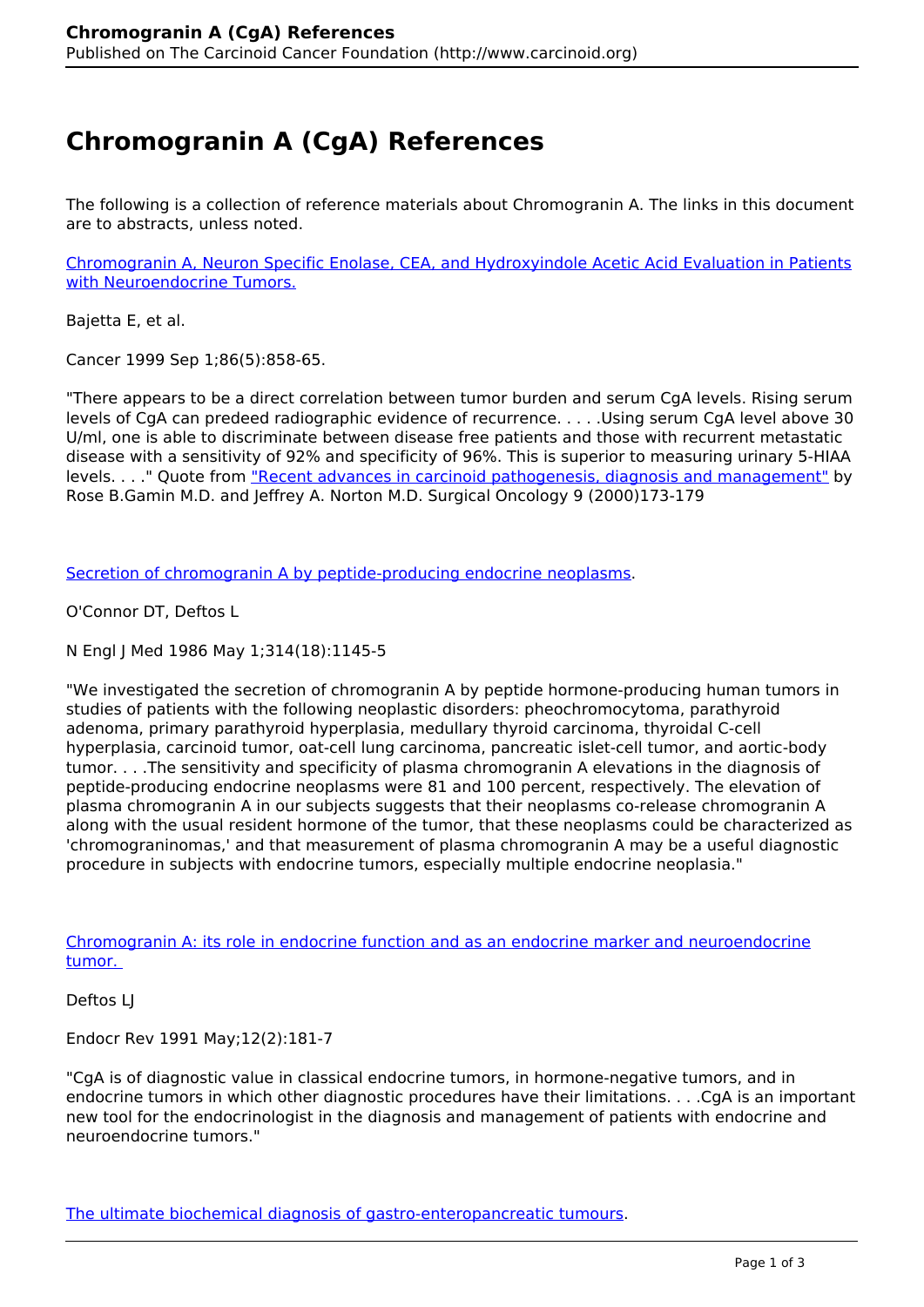Oberg K

Digestion 1996;57 Suppl 1:45-7

"In patients with midgut carcinoid tumours, chromogranin A is more sensitive than urinary 5-hydroxyindoleacetic acid but by combining these two biochemical markers most GEP tumours can be diagnosed. Chromogranin A is also a prognostic marker for survival in patients with midgut carcinoid tumours."

[Plasma chromogranin A in prostatic carcinoma and neuroendocrine tumors](http://www.ncbi.nlm.nih.gov/pubmed/8996358?dopt=Abstract).

Kimura N, Hoshi S, Takahashi M, Takeha S, Shizawa S, Nagura H

J Urol 1997 Feb;157(2):565-8

"Chromogranin A is an excellent marker for neuroendocrine tumors, particularly nonfunctioning tumors, and measurement of chromogranin A is also useful to detect prostatic carcinoma in patients whose prostate specific antigen is not elevated."

[Chromogranin A in blood--a useful tumor marker](http://www.ncbi.nlm.nih.gov/pubmed/9417686?dopt=Abstract)

Syversen U, Heide LS, Waldum HL

Tidsskr Nor Laegeforen 1997 Oct 30;117(26):3810-1

"Chromogranin A in serum should be the first test used for detecting carcinoids. It is also useful for diagnosing other neuroendocrine tumours, such as oat-cell carcinoma of the lung, pheochromocytoma and neuroblastoma."

[Chromogranin A: its clinical value as marker of neuroendocrine tumours.](http://www.ncbi.nlm.nih.gov/pubmed/9693933?dopt=Abstract)

Nobels FR, Kwekkeboom DJ, Bouillon R, Lamberts SW

Eur J Clin Invest 1998 Jun;28(6):431-40

"Neuroendocrine tumours for which no peptide marker is available usually retain the capacity to secrete CgA. CgA can thus be used as serum marker for these so-called 'non-functioning' endocrine tumours. Moreover, in patients with carcinoids and phaeochromocytomas, CgA is a more stable and thus more easily manageable marker than plasma levels of respectively serotonin and catecholamines and their urinary metabolites."

[Usefulness of chromogranin A as a marker for detection of relapses of carcinoid tumours.](http://www.ncbi.nlm.nih.gov/pubmed/9877088?dopt=Abstract)

Pirker RA, Pont J, Pohnl R, Schutz W, Griesmacher A, Muller MM

Clin Chem Lab Med 1998 Nov;36(11):837-4

"In our study that lasted over one year we could clearly show that the measurement of chromogranin A is impressively superior to 5-hydroxyindoleacetic-acid for detecting a relapse of carcinoids."